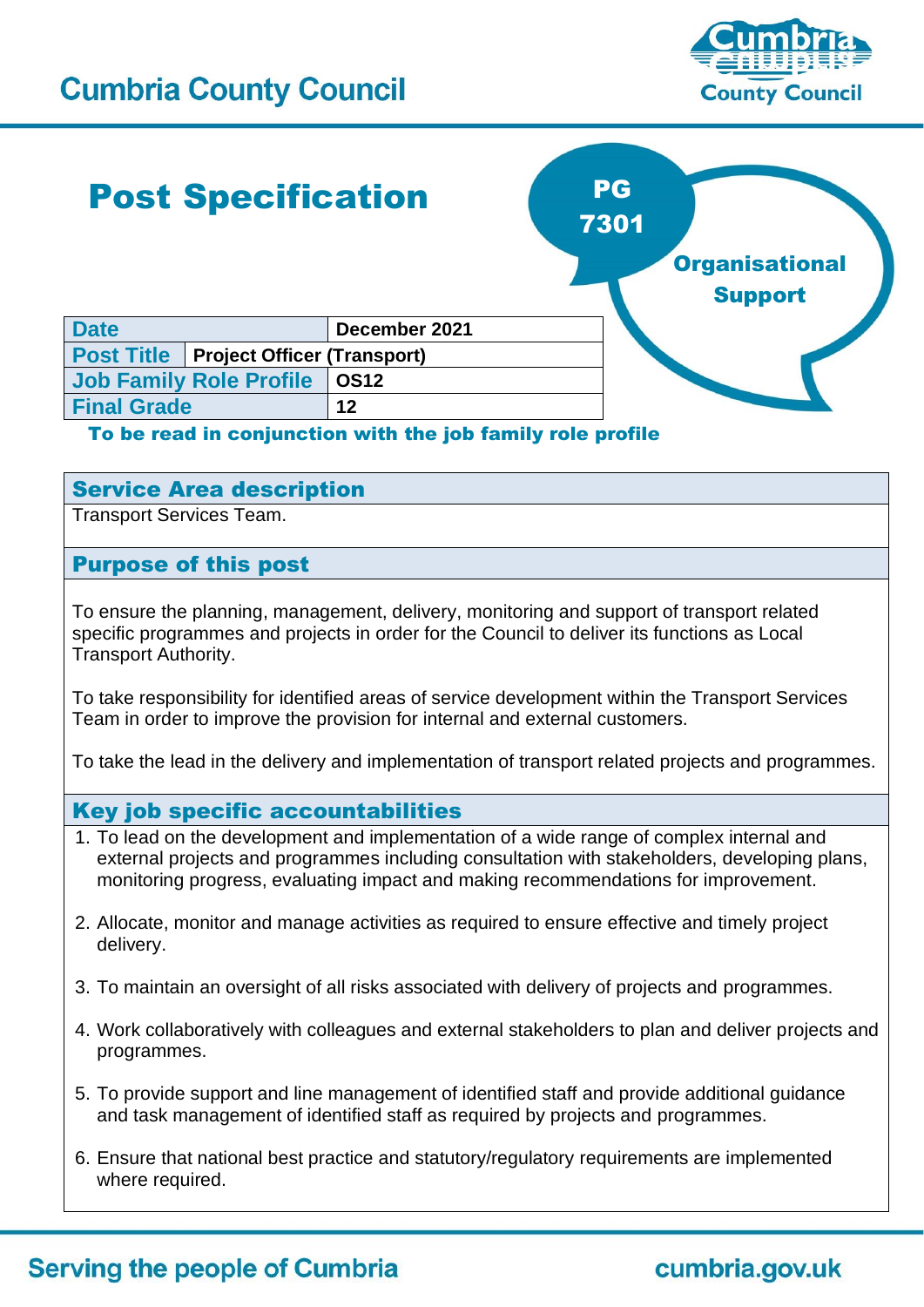- 7. Use technical skills to prepare and monitor projects and programmes funding including providing returns to external organisations including the Department for Transport.
- 8. Maintain an excellent knowledge of, and ensure compliance with, the Council's internal governance procedures including procurement legislation.
- 9. To prepare briefing notes, discussion documents, consultation and formal reports as required.

| Please note annual targets will be discussed during the appraisal process |                                                                                                                                                                                                                                                      |  |
|---------------------------------------------------------------------------|------------------------------------------------------------------------------------------------------------------------------------------------------------------------------------------------------------------------------------------------------|--|
| Key facts and figures of the post                                         |                                                                                                                                                                                                                                                      |  |
| <b>Budget</b><br><b>Responsibilities</b>                                  | Monitor project and programme spend including the provision of returns<br>for internal and external governance requirements.<br>Ensure robust financial processing is in place for dissemination of projects<br>$\bullet$<br>and programmes funding. |  |
| <b>Staff Management</b><br><b>Responsibilities</b>                        | To provide support and line management of identified staff.<br>Task management of identified staff as required by projects and<br>programmes.                                                                                                        |  |
| <b>Other</b>                                                              | To undertake such other duties and responsibilities commensurate with<br>the grading and nature of the post.<br>To take reasonable care for your own health and safety.                                                                              |  |

#### Essential Criteria - Qualifications, knowledge, experience and expertise **Qualifications**

- Level 5 qualification and/or equivalent relevant knowledge and experience.
- Evidence of continuing professional development.

# **Knowledge**

- Breadth and depth of knowledge of public, private and third sector organisations.
- Knowledge of transport and local authority governance legislation.

# **Experience**

- Successful experience of coordination, planning and management of complex projects.
- A track record of delivering service improvements and reducing service costs.
- Experience of working within a political framework.

# **Skills**

- Ability to work on own initiative and to work as part of a team.
- Ability to work under pressure and to effectively manage competing priorities and deadlines.
- Ability to analyse and interpret information, undertake research and make recommendations.
- High level of communication skills and the ability to write clear, concise and coherent reports.
- Ability to set and manage a budget.
- Ability to use IT including spreadsheets to present and analyse information.
- Customer focussed approach and commitment to excellent customer service.
- Commitment to equal opportunities.

# Disclosure and Barring Service – DBS Checks

• This post does not require a DBS check.